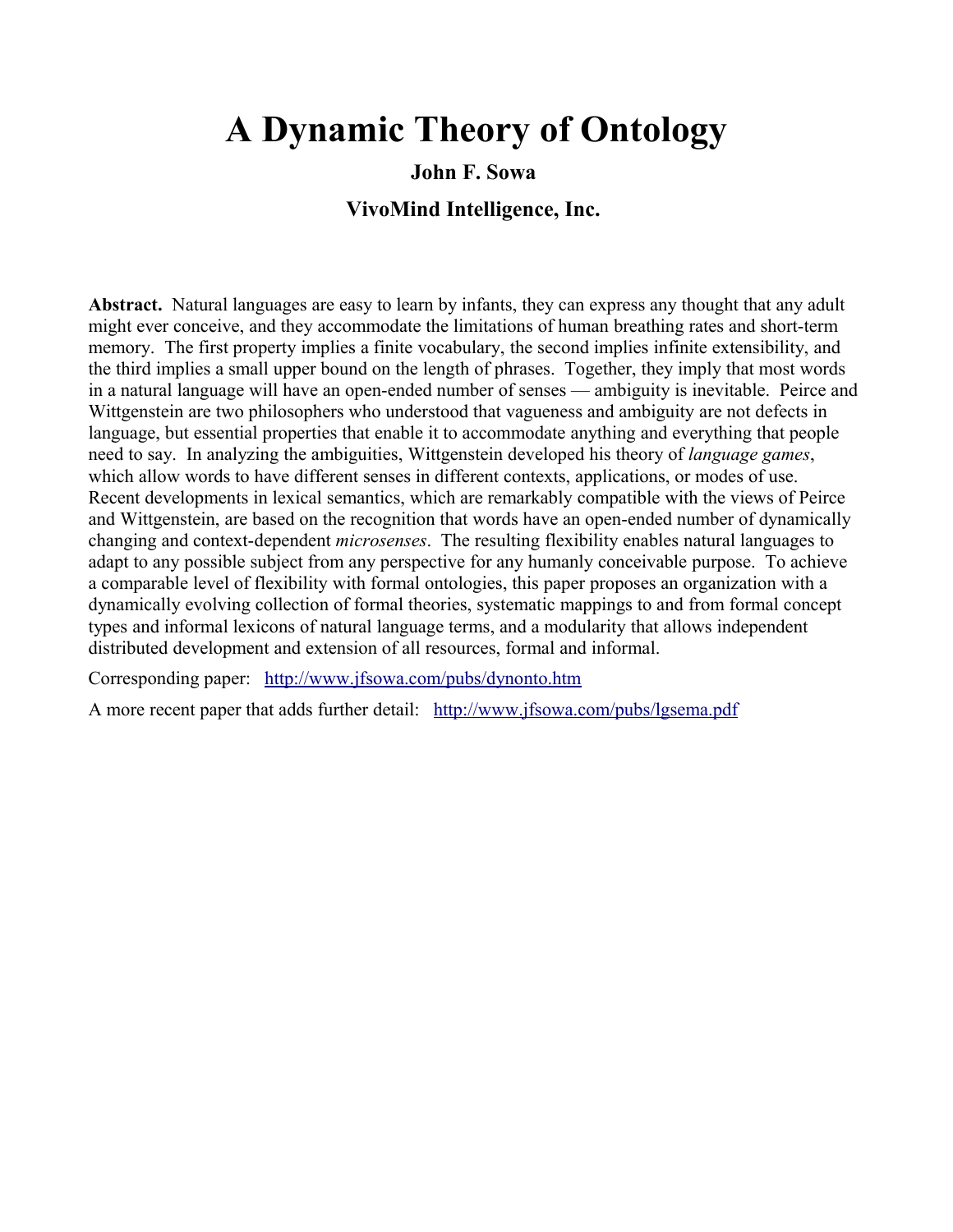#### **How can we deal with incompatible systems?**

**Problem:** 

- **Every agent (human, animal, or robot) is idiosyncratic.**
- **Their ontologies (implicit or explicit) are rarely, if ever, consistent with one another.**
- **How can they interoperate and cooperate?**

**Solution:** 

- **When you talk to a dentist about a toothache, a plumber about a leak, or a waiter about the menu,**
- **You may revise some details of your ontology,**
- **But you don´t do a global realignment of your world knowledge.**
- **You merely revise that tiny task-oriented subset.**
- **Inconsistencies outside that subset are irrelevant.**

**Fundamental principle:** 

- **Interoperability is always limited to a specific task.**
- **Global interoperability is impossible and irrelevant.**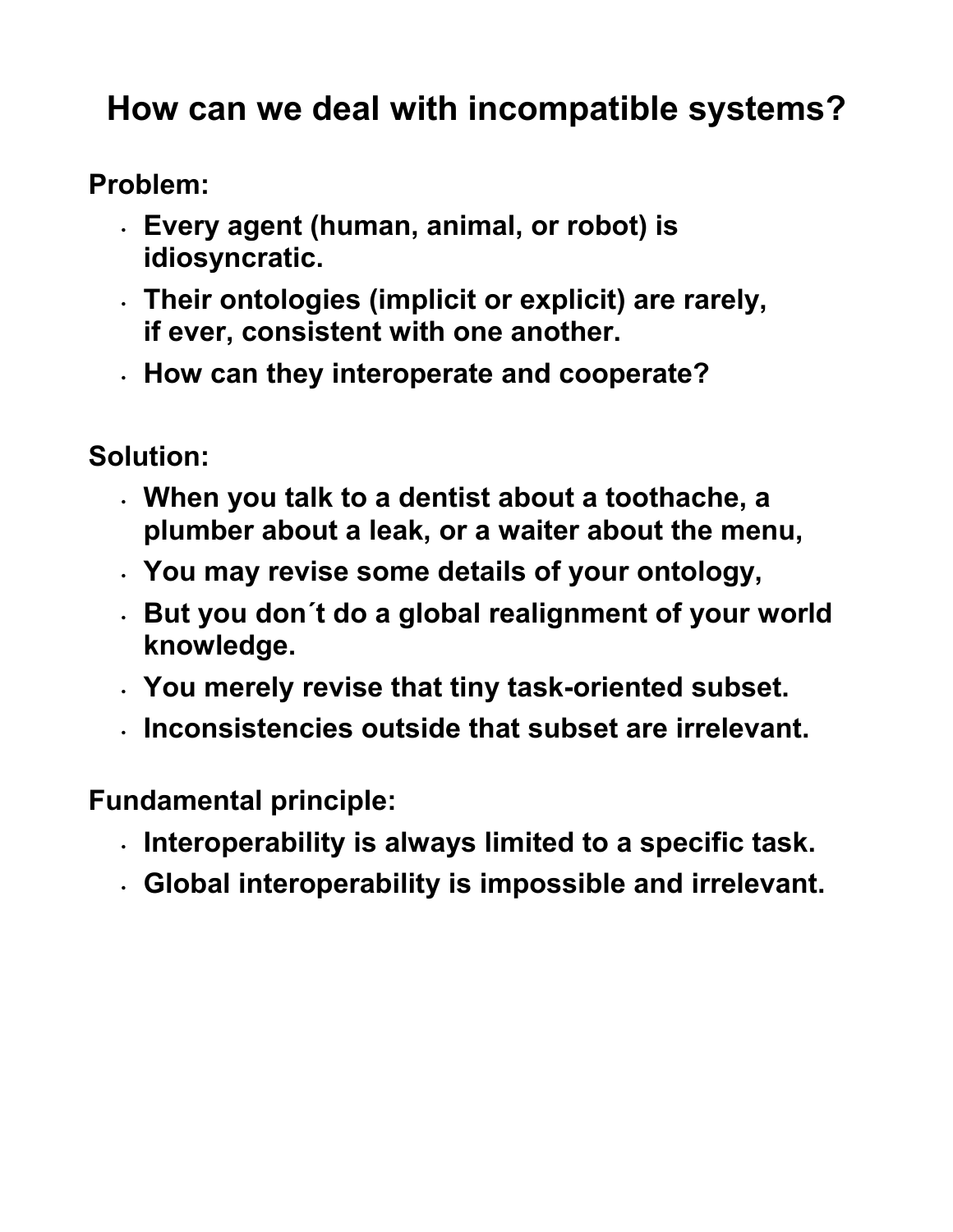# **Task-Oriented Microtheories**

**Observation:** 

- **Every interaction is context dependent.**
- **What is relevant to an interaction (and to determining context) depends on the goals of the agents involved.**
- **Global alignment of the full ontologies of all the agents is unnecessary.**
- **Only tiny subsets of each agent´s ontologies are relevant.**
- **Everything outside those subsets can be ignored for the purpose of the interaction.**

**Design principles:** 

- **Focus on the task and the information transferred in each interaction.**
- **Design a subontology (microtheory) to represent that information.**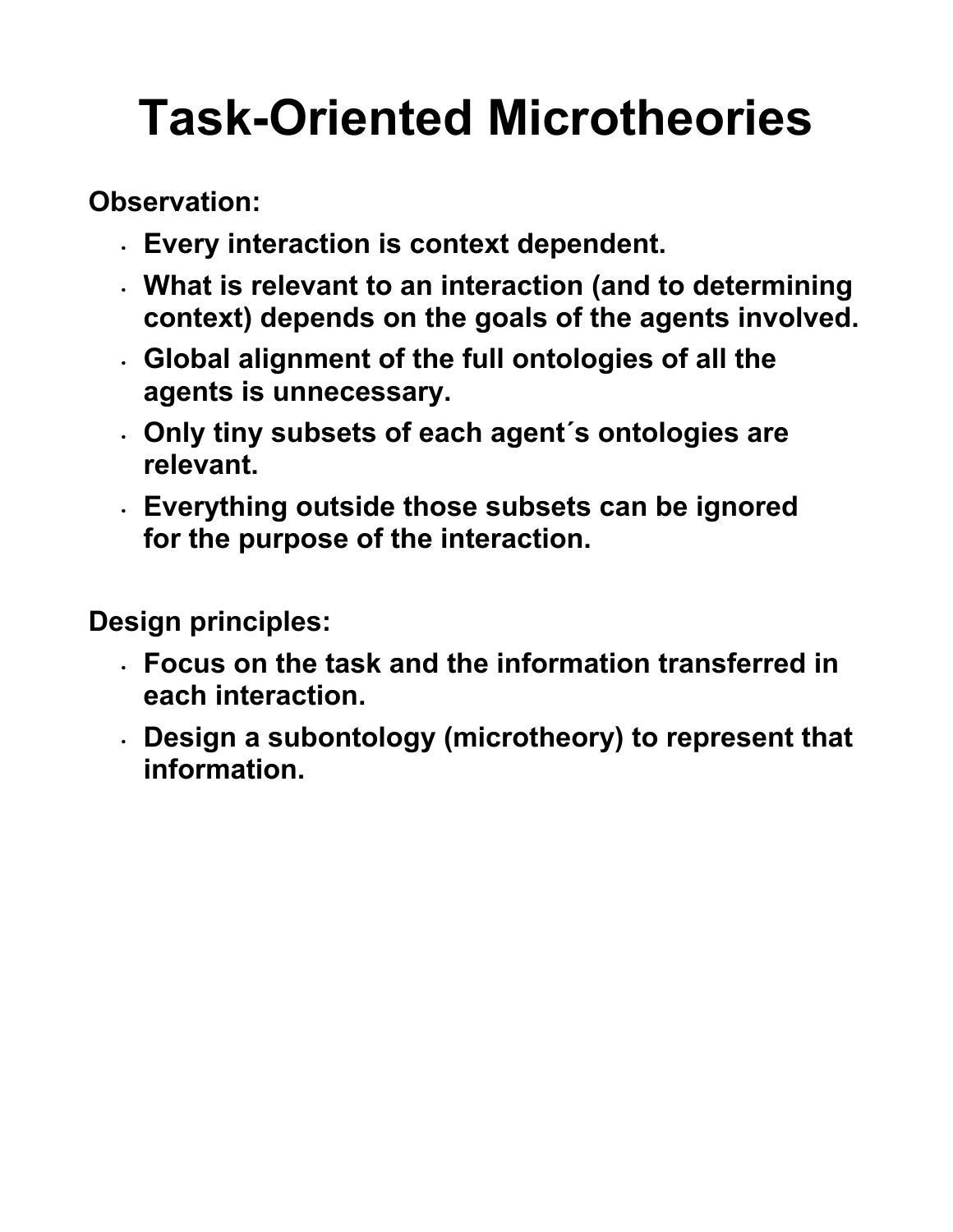### **Precision and Ambiguity**

**Charles Sanders Peirce:** 

**"It is easy to speak with precision upon a general theme. Only, one must commonly surrender all ambition to be certain.**

**"It is equally easy to be certain. One has only to be sufficiently vague.**

**"It is not so difficult to be pretty precise and fairly certain at once about a very narrow subject."** 

**Ludwig Wittgenstein:** 

**A word can have a fixed meaning only within a particular language game.** 

**Many linguists:** 

**Lexical ambiguity can be avoided within a semantically restricted sublanguage, such as weather reports or airplane reservations.** 

**Question: How should we organize our knowledge about those "very narrow subjects," "language games," or "semantically restricted sublanguages"?**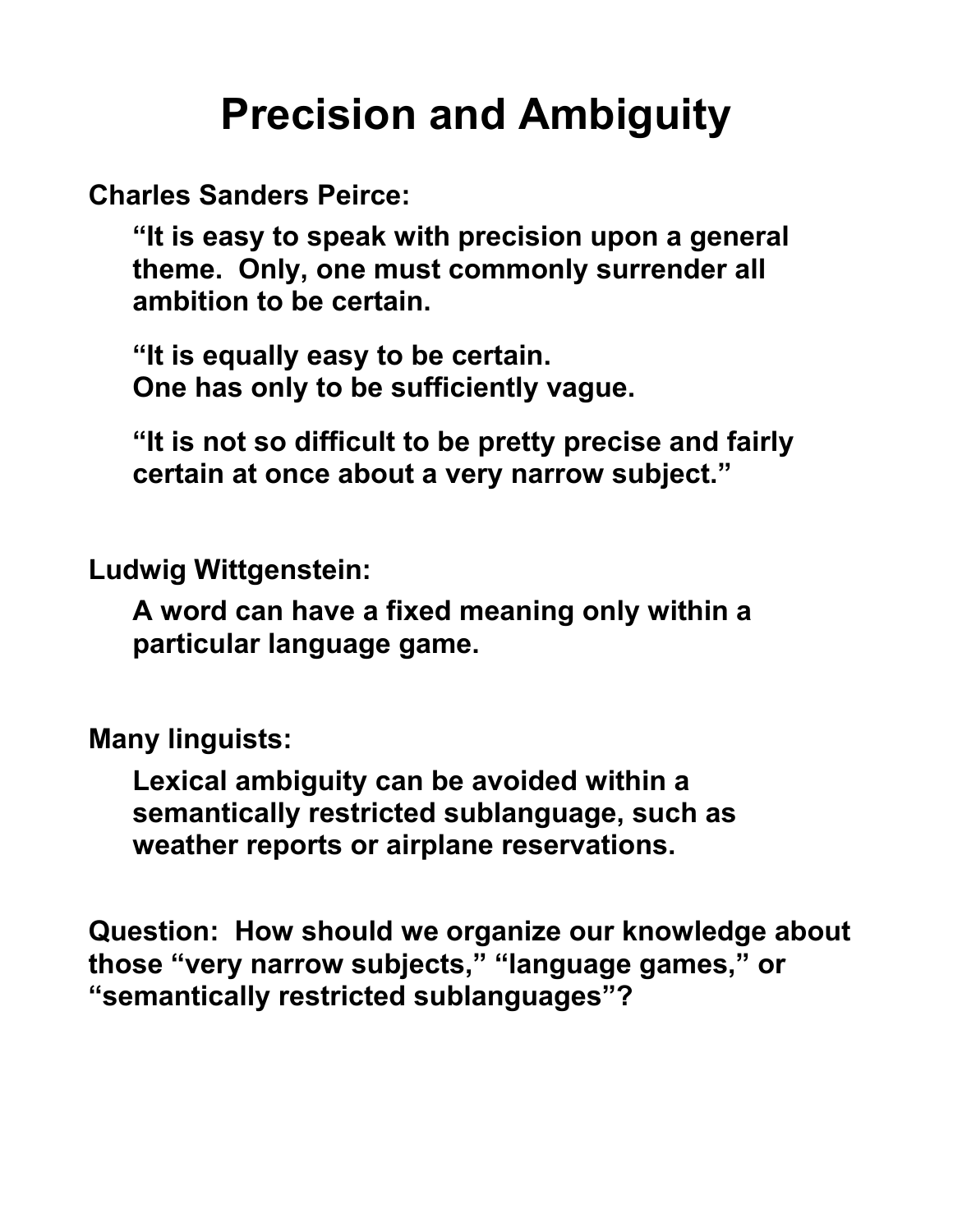## **Wittgenstein´s Language Games**

**A language game is a sublanguage of a natural language** 

- **With a semantically restricted vocabulary and ontology,**
- **Possibly with some specialized syntactic features,**
- **Used to support or accompany a specific task or activity.**

**New language games or new variations of old games can be created at any time.** 

**A natural language is the totality of all language games that may be played with a given syntax and vocabulary.**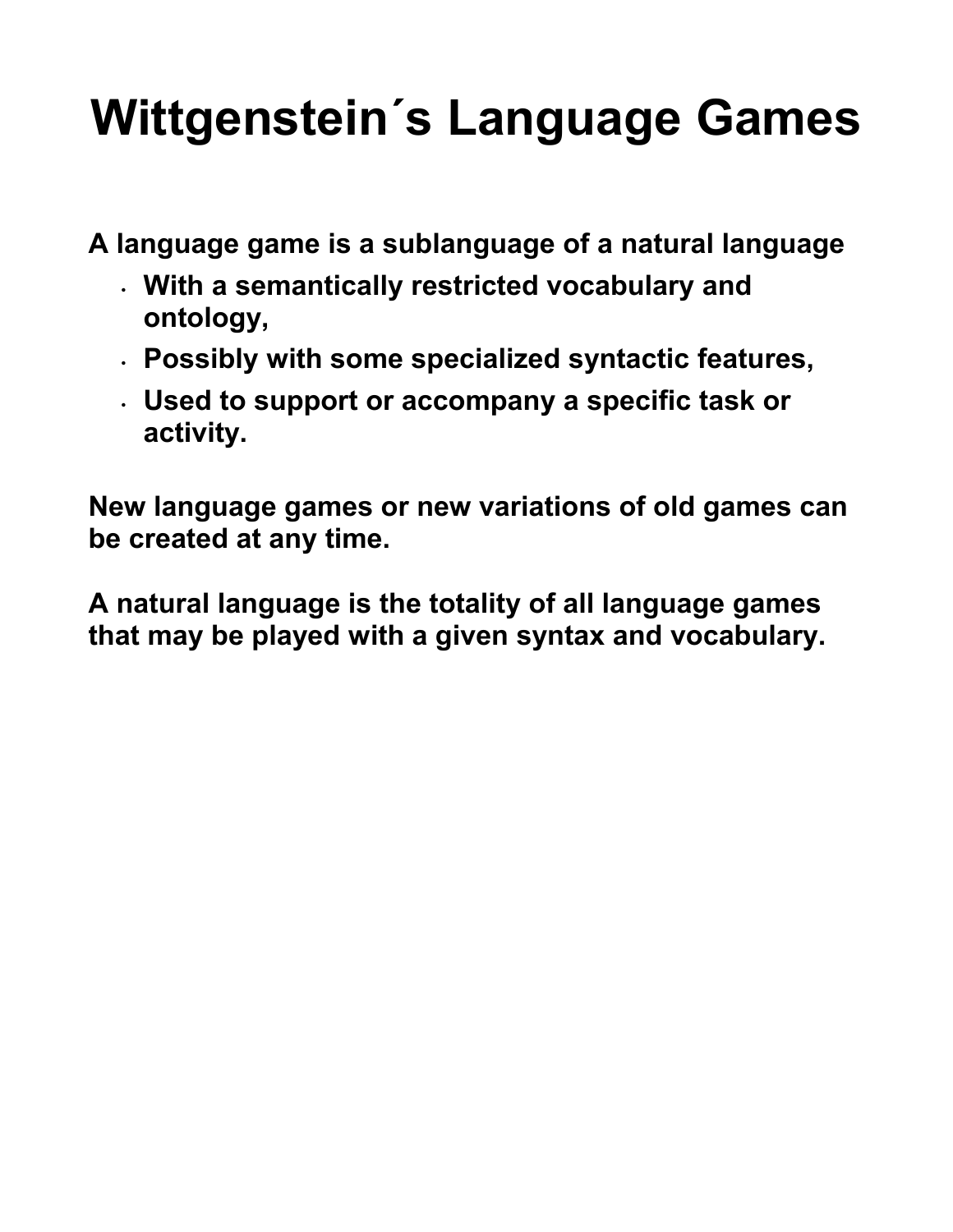## **Multiple Word Senses**

**The word "car" —** 

- **1900: A horseless carriage, complete with hooks to attach a real horse when it breaks down.**
- **Today: A metal cabin with more computing power than the supercomputers of the 1980s.**
- **Tomorrow: Acronym for Computerized Autonomous Rover.**

**The word "file" in computer systems has different microsenses for every OS —** 

- **IBM mainframe: A bit string separated into records by the operating system.**
- **Unix: A character string separated by new-line characters.**
- **Macintosh: A character string separated by carriagereturn characters.**
- **Windows: A character string separated by new-line plus carriage-return.**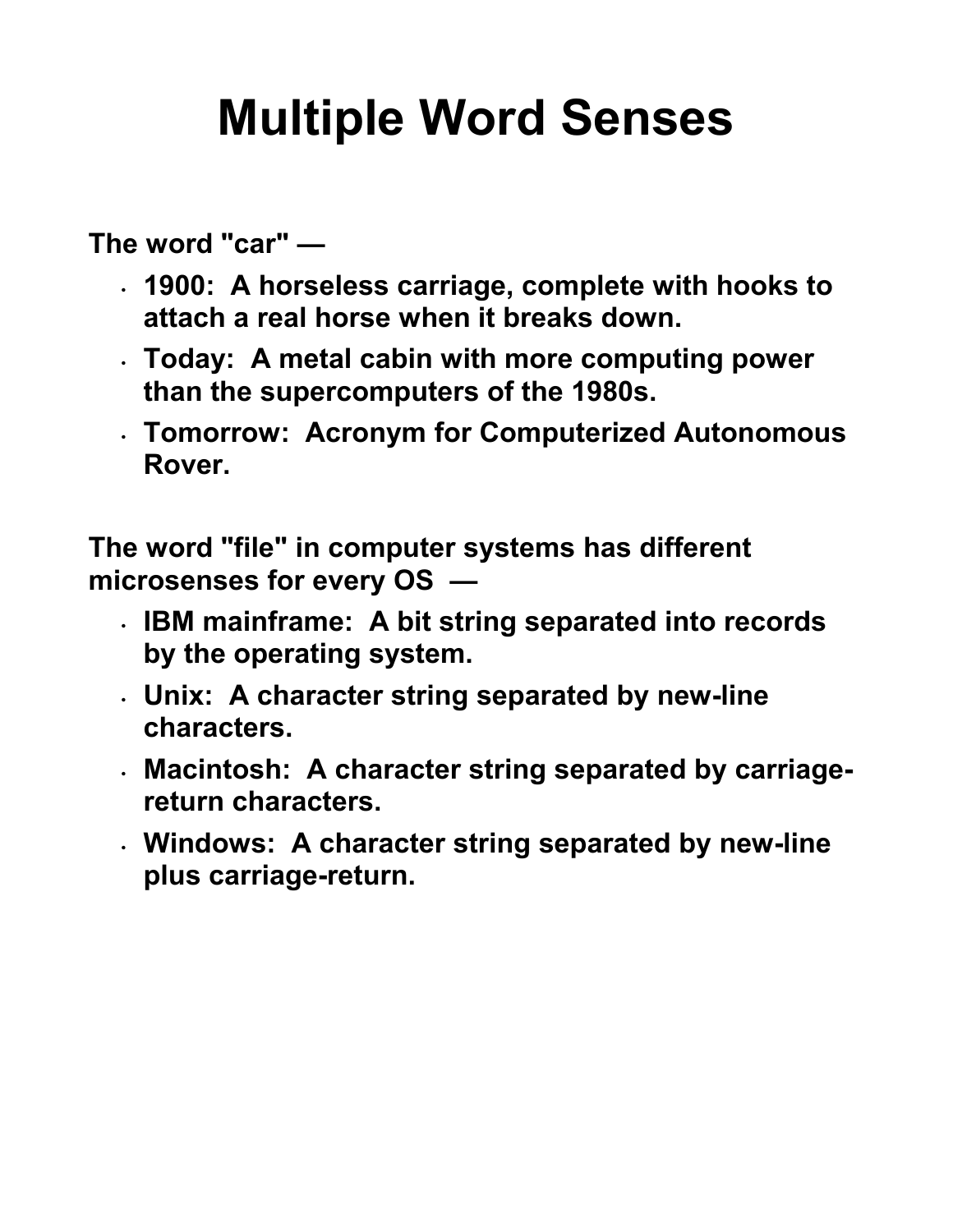## **Microsenses**

**A term coined by Alan Cruse for the infinite variability of word senses.** 

**In any ontology, each word sense corresponds to a distinct type, and each microsense of that word corresponds to a distinct subtype.**

**In computer systems, every release and every patch to the software creates new microsenses whose formal definitions may be inconsistent with the old definitions.**

**Ambiguity is not a property of natural languages, but the result of using and reusing a finite vocabulary to talk about an arbitrarily complex and ever-changing world.**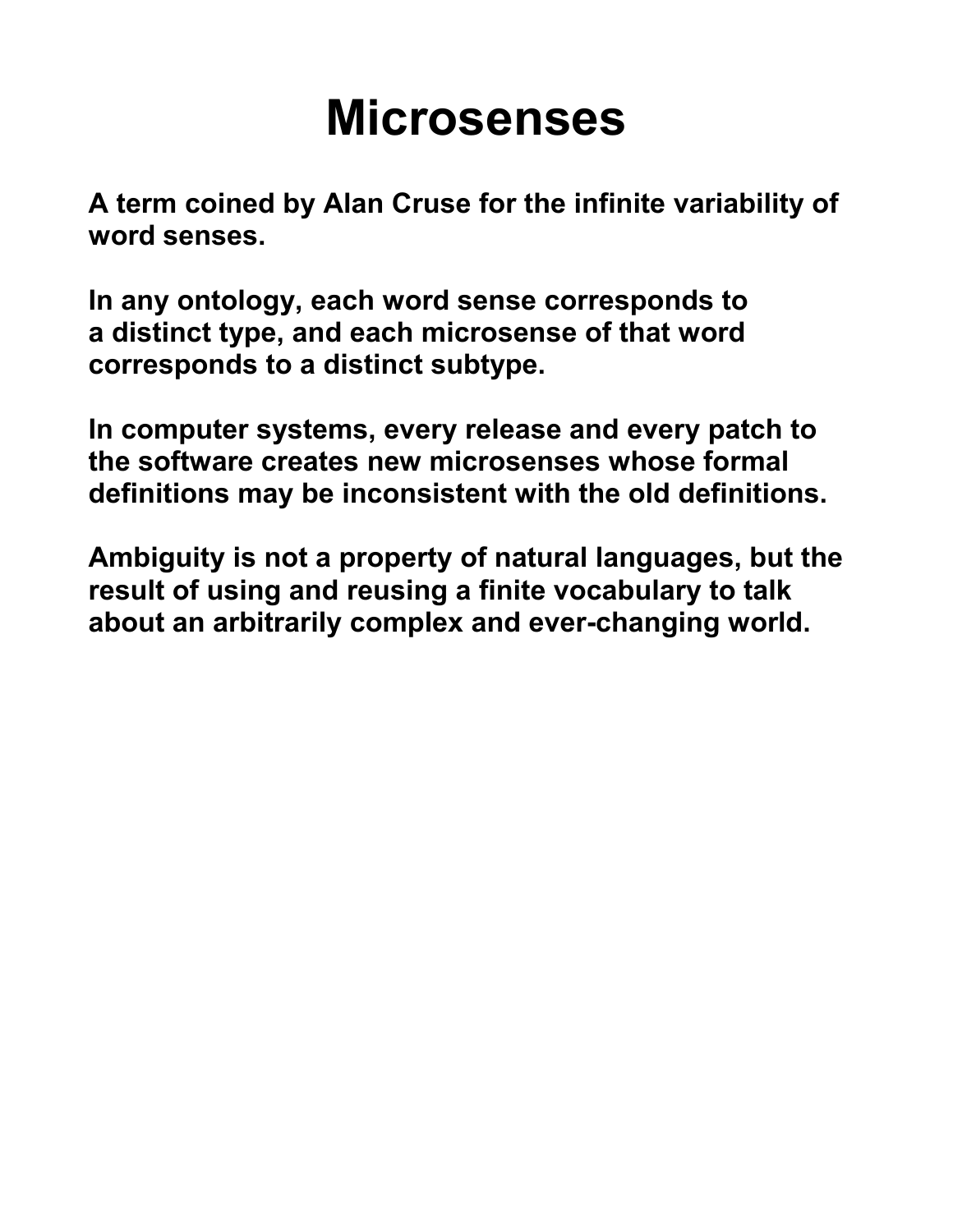### **A Neo-Wittgenstenian Model of Language**

**Developed by Margaret Masterman —** 

**One of six students in Wittgenstein´s course of 1933-34 whose notes were compiled as** *The Blue Book***.** 

**Founded the Cambridge Language Research Unit (CLRU) in the late 1950s.** 

**Emphasized semantics, not syntax:**

**"I want to pick up the relevant basic situation referring habits of a language in preference to its grammar."** 

**Developed a context-dependent method of analysis:** 

- **1. Thesaurus with words grouped by areas of use.**
- **2. Word "fans" radiating from each word type to each area of the thesaurus in which it occurs.**
- **3. Dynamically generated combinations of fans for word tokens.**

**Recognized that analogy and metaphor are fundamental to the creation of novel uses of language, especially in science.**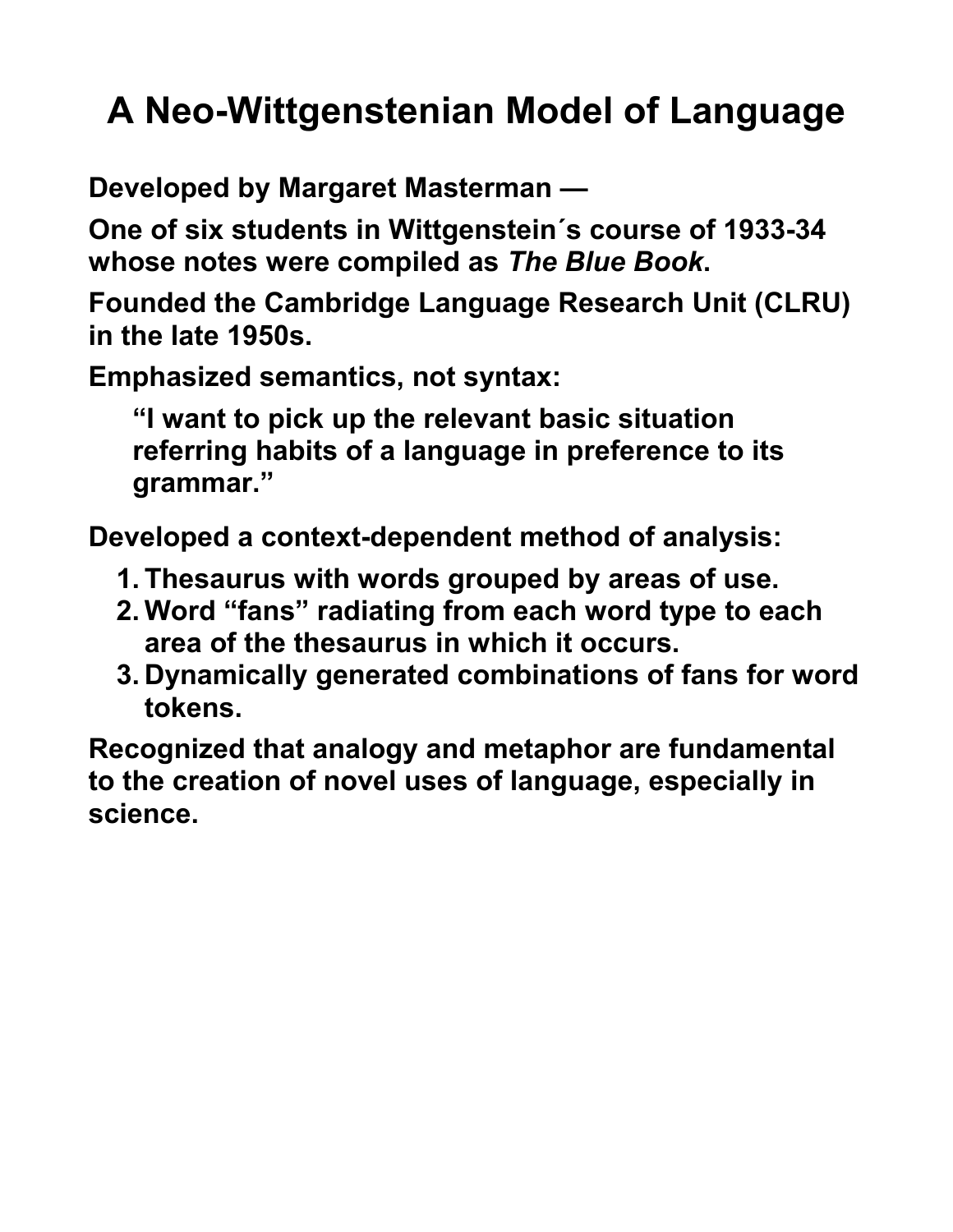## **A Word Fan for "BANK"**



**Numbers and labels represent areas in Roget´s** *Thesaurus***.**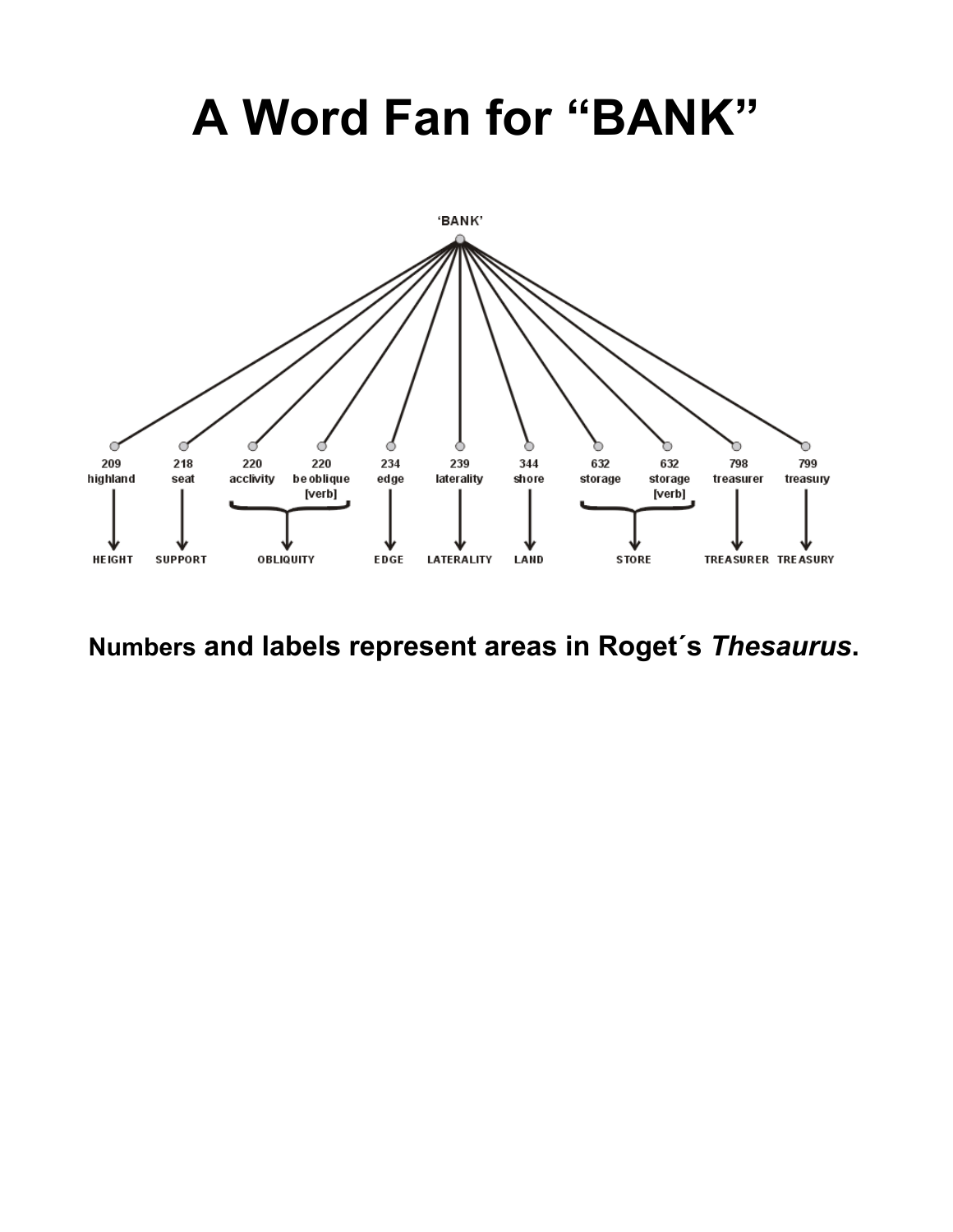# **Method of Disambiguation**

**Example:** *up the steep bank* **and** *in the savings bank***.** 

- **All the words except** *the* **have similar fans.**
- **Combinations of fans "pare down" the ambiguities "by retaining only the spokes that retain ideas which occur in each."**
- **For this example,** 
	- **OBLIQUITY 220 is common to 'STEEP' and 'BANK'.**

**— STORE 632 and TREASURY 799 are common to 'SAVINGS' and 'BANK'.**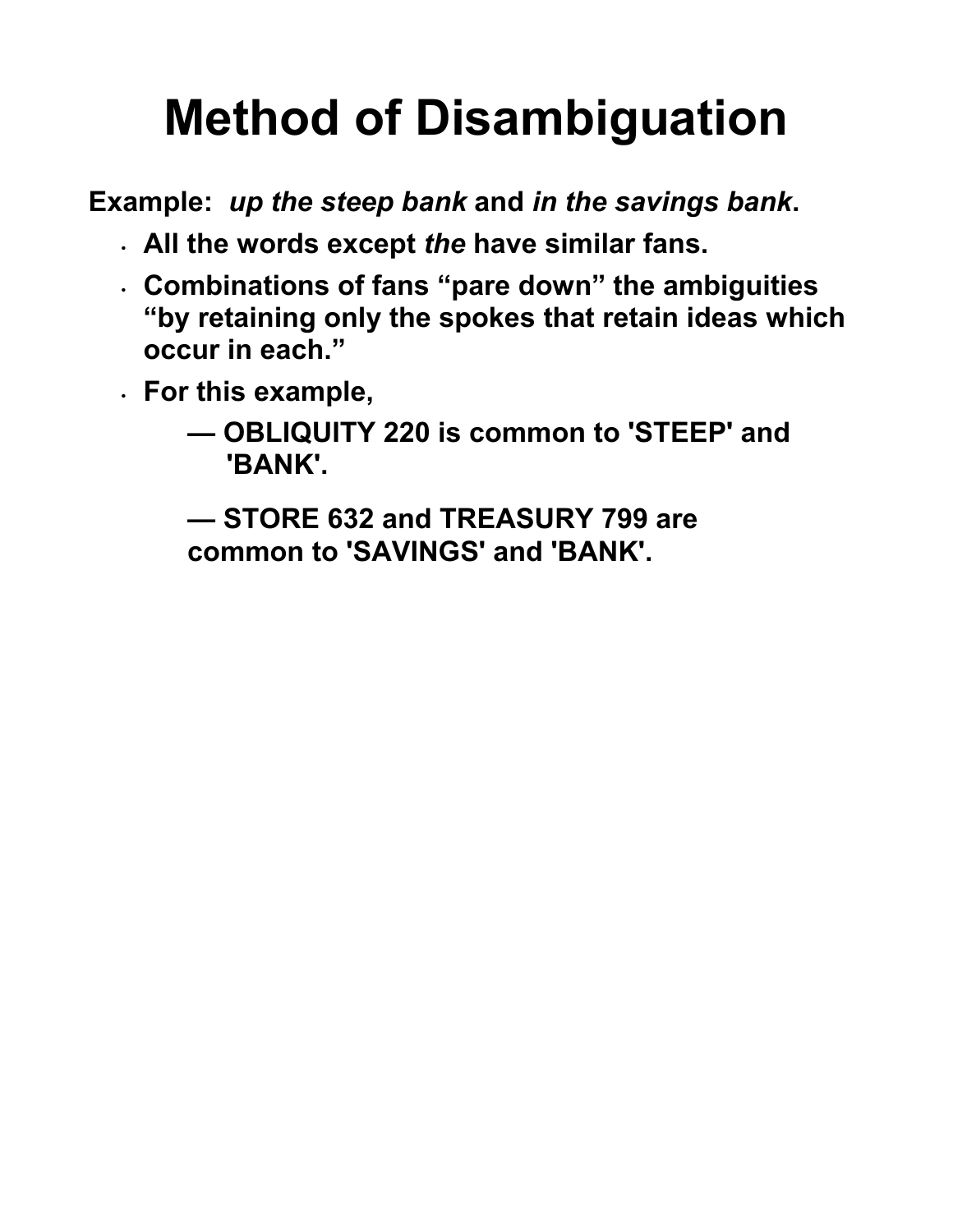#### **Formalizing Wittgenstein´s Language Games**

**Organize the ontology as a lattice of all possible theories that may be expressed with the chosen version(s) of logic:**

- **The universal theory at the top contains nothing but tautologies, which are true in all possible language games.**
- **General theories near the top are "sufficiently vague" to characterize a wide range of language games.**
- **Specialized theories at lower levels are sufficiently "narrow" to be "pretty precise and fairly certain" for more specialized games.**
- **Map the words of language to types of entities and relations.**
- **Map the types to** *canonical graphs***, which show the expected patterns of usage.**
- **Map the canonical graphs to the theories in which they occur.**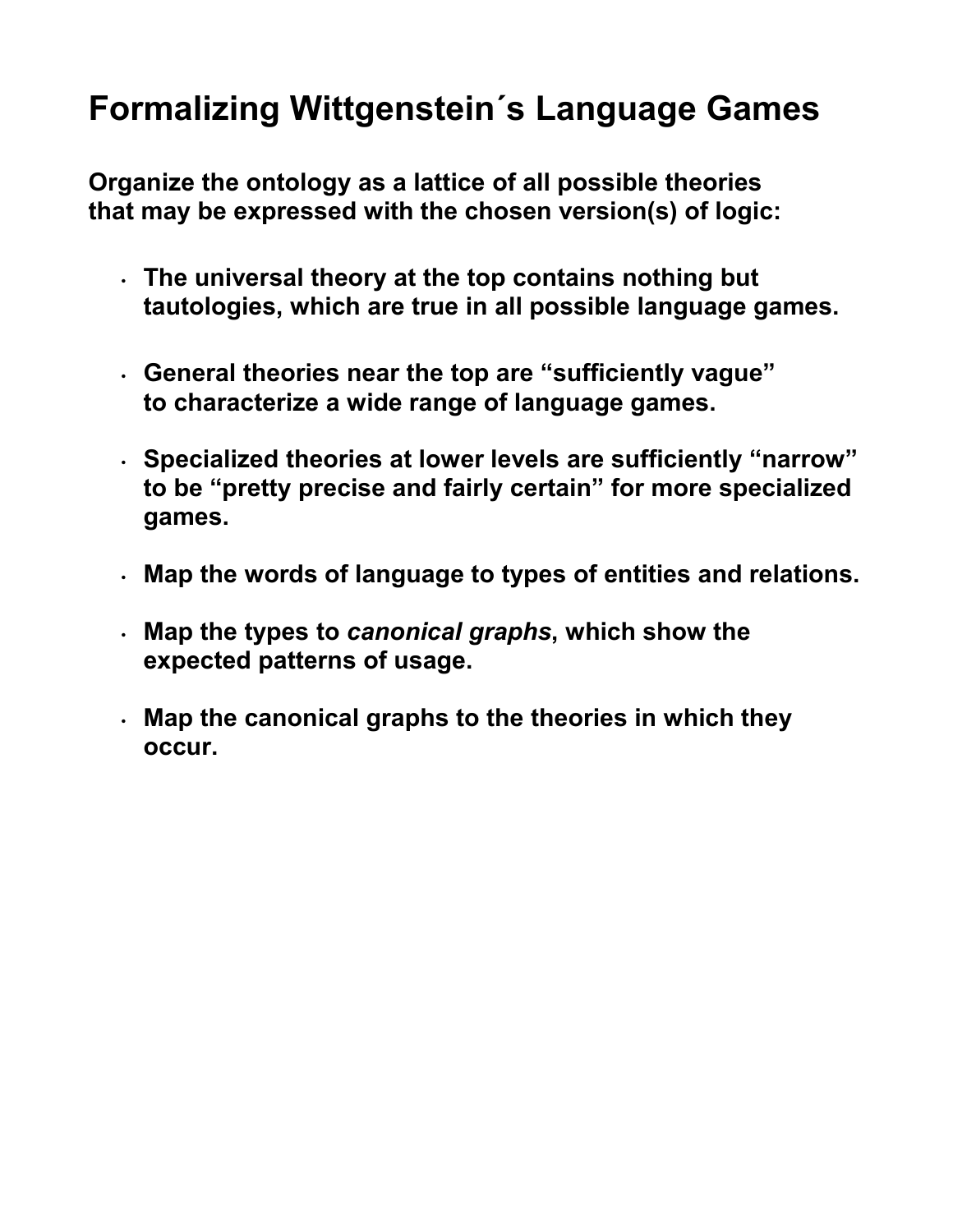#### **Mapping Word Fans to a Lattice of Theories**



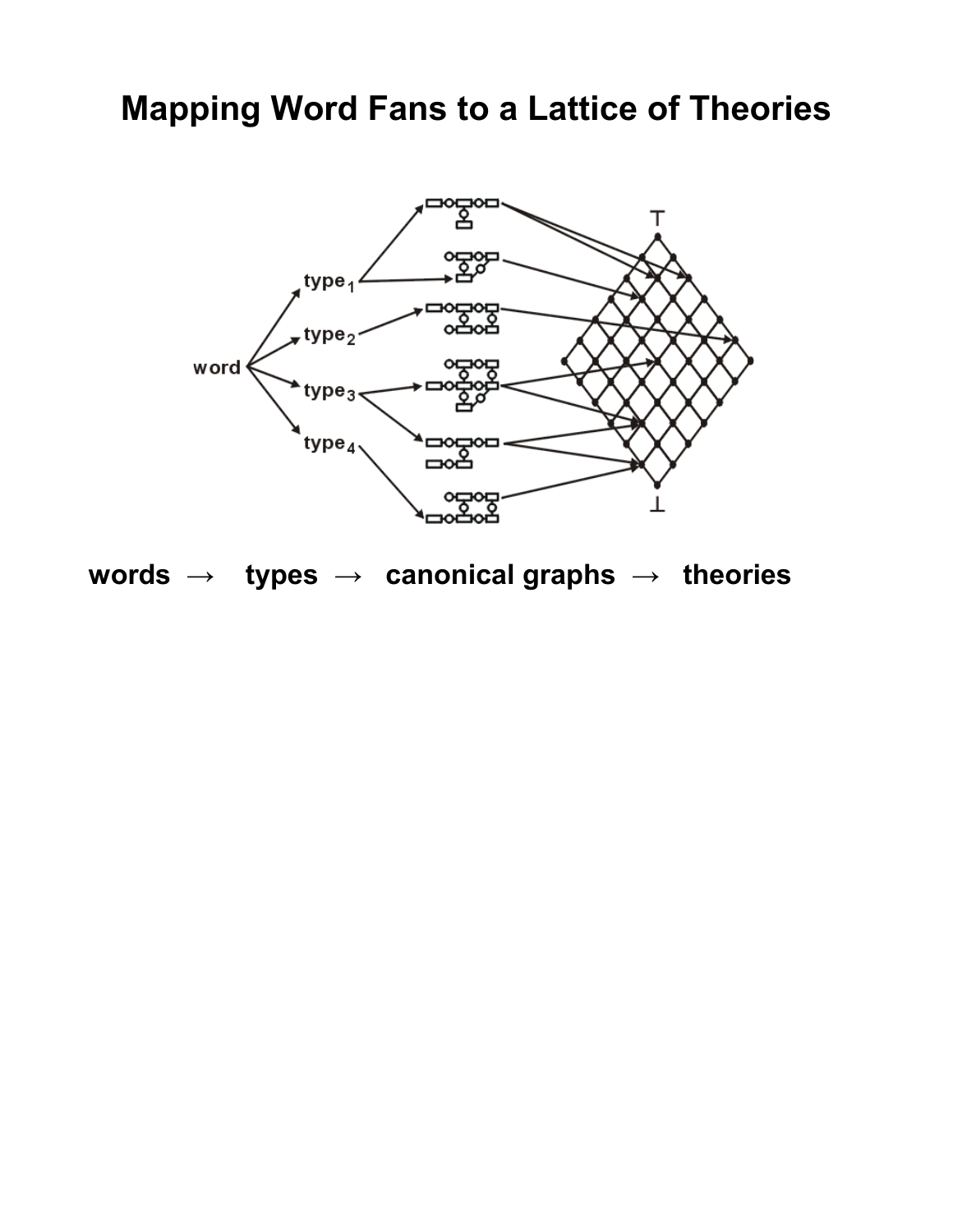## **Canonical Graphs**



**Canonical graphs for the types Give, Easy, and Eager.** 

- **Encode the expected patterns of concepts and relations.**
- **Determine appropriate theories for each type.**
- **But canonical graphs for microsenses may become arbitrarily complex.**
- **Consider "***easy to please person"* **vs. "***easy to read book"* **vs. "***easy to drive car"***.**
- **Specialized microsenses may add arbitrary amounts of detail to the canonical patterns.**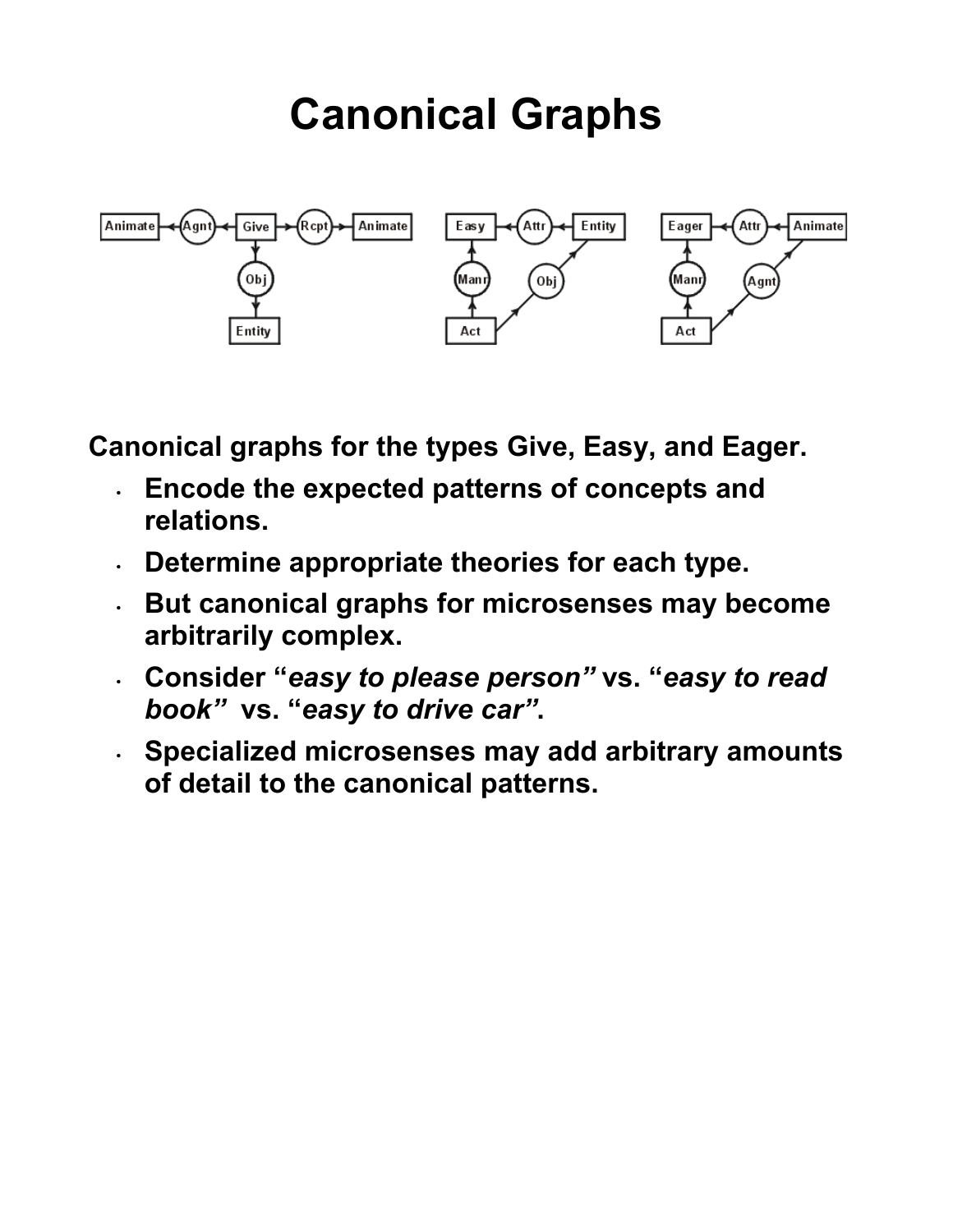### **Navigating the Lattice of Theories**



**All methods of nonmonotonic reasoning may be viewed as strategies for finding a path through the lattice to a preferred theory.** 

- **Three AGM operators for theory revision: contraction, expansion, and revision.**
- **Analogy as a method of systematically relabeling concepts and relations.**
- **In learning, new information triggers a search through the lattice to find a new theory that is simpler or more accurate.**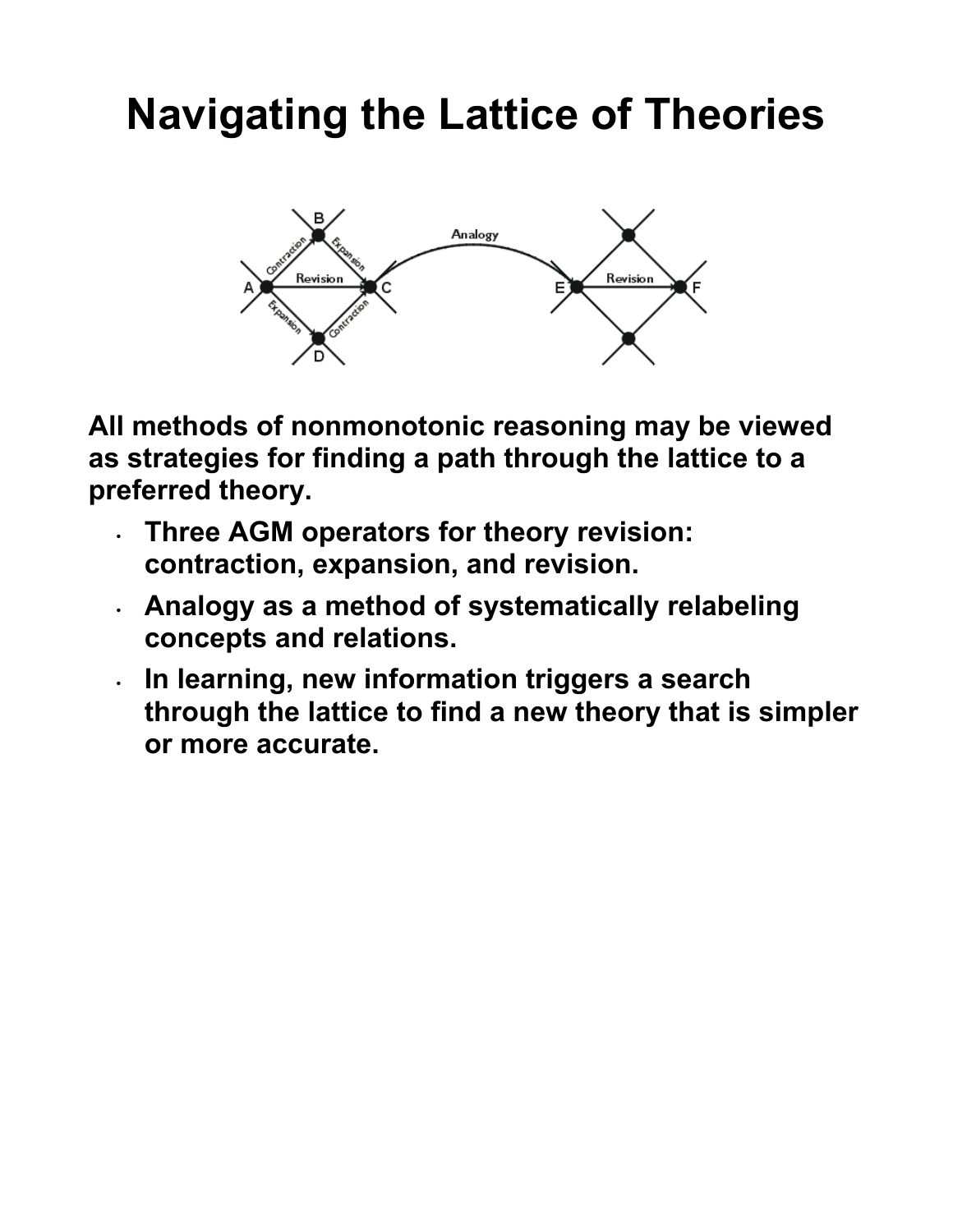# **Why is the Lattice Infinite?**

**Because it is open ended: there is always room for one more.**

**Like the integers, you only "implement" as many or as few of the members as you need or want:**

- **The lattice is a set with an associated algebra of operations.**
- **It guarantees that whenever a new theory is defined, learned, or discovered, there will be a place for it.**
- **All the microtheories of Cyc have a place in the lattice.**
- **All the ontologies that have ever been defined or ever will be defined, whether good, bad, or indifferent, have a place in the lattice.**
- **The position in the lattice shows exactly how any new theory is related to any other theory as a generalization, a specialization, a sibling, or a distant cousin.**
- **The four theory-revision operators define paths for moving through the lattice during any process of learning or reasoning.**

**The lattice is a mathematical structure that unifies many reasoning methods, shows how they are related to one another, and suggests new methods that may be simpler, more general, or more systematic than the older methods.**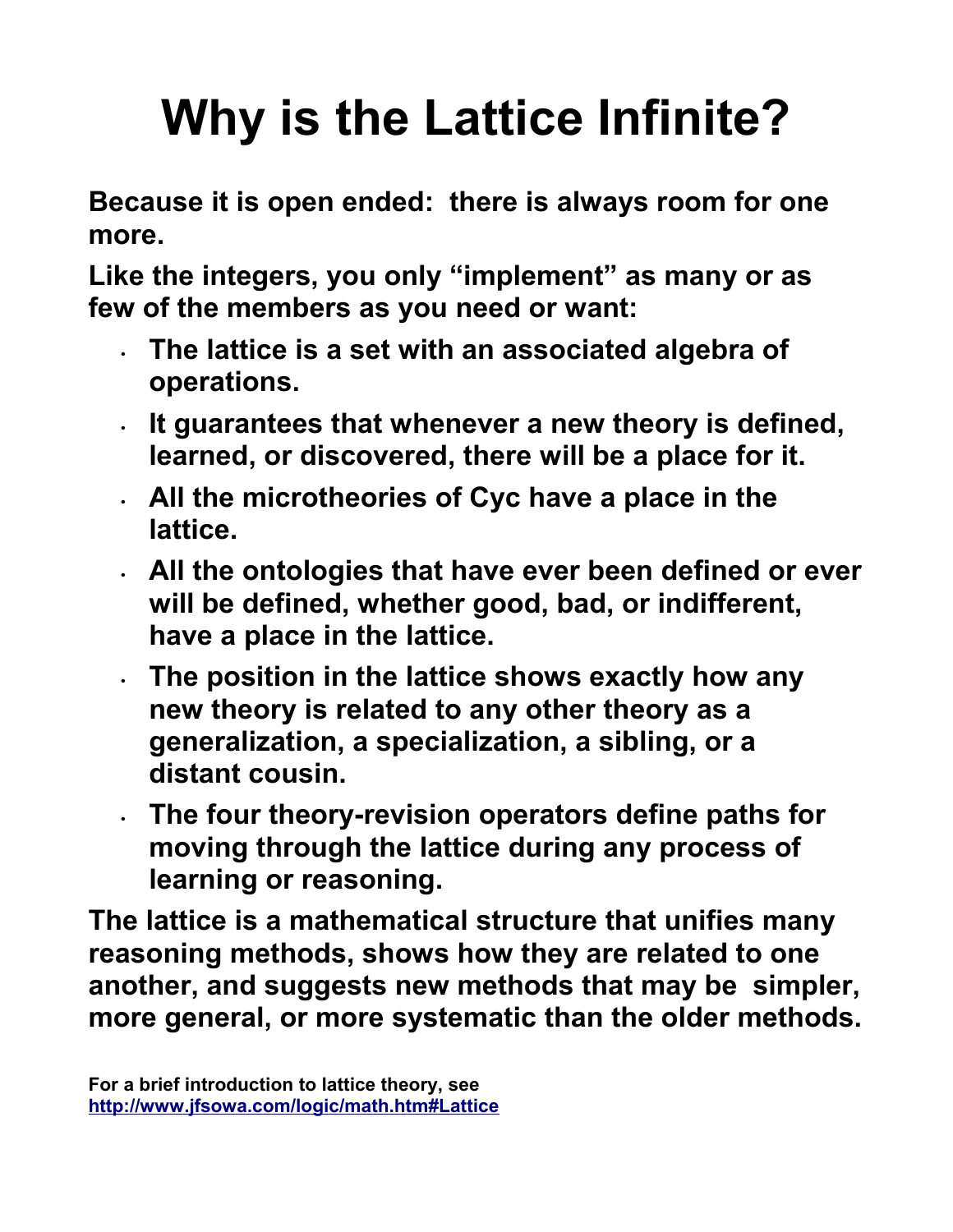## **Learning a New Theory**

**Initial facts form a very specialized theory with six axioms:** 

| Tweety is a bird. | <b>Tweety flies.</b> |
|-------------------|----------------------|
| Daffy is a bird.  | Daffy flies.         |
| Hooty is a bird.  | <b>Hooty flies.</b>  |

**Three possible generalizations that can reduce the number of axioms from six to four:**

 **Every bird flies.**

 **Every flying thing is a bird.**

 **For every** *x***,** *x* **is a bird if and only if** *x* **flies.**

**Heuristics give a slight preference for "Every bird flies."** 

**But without more information, the other options cannot be ruled out.**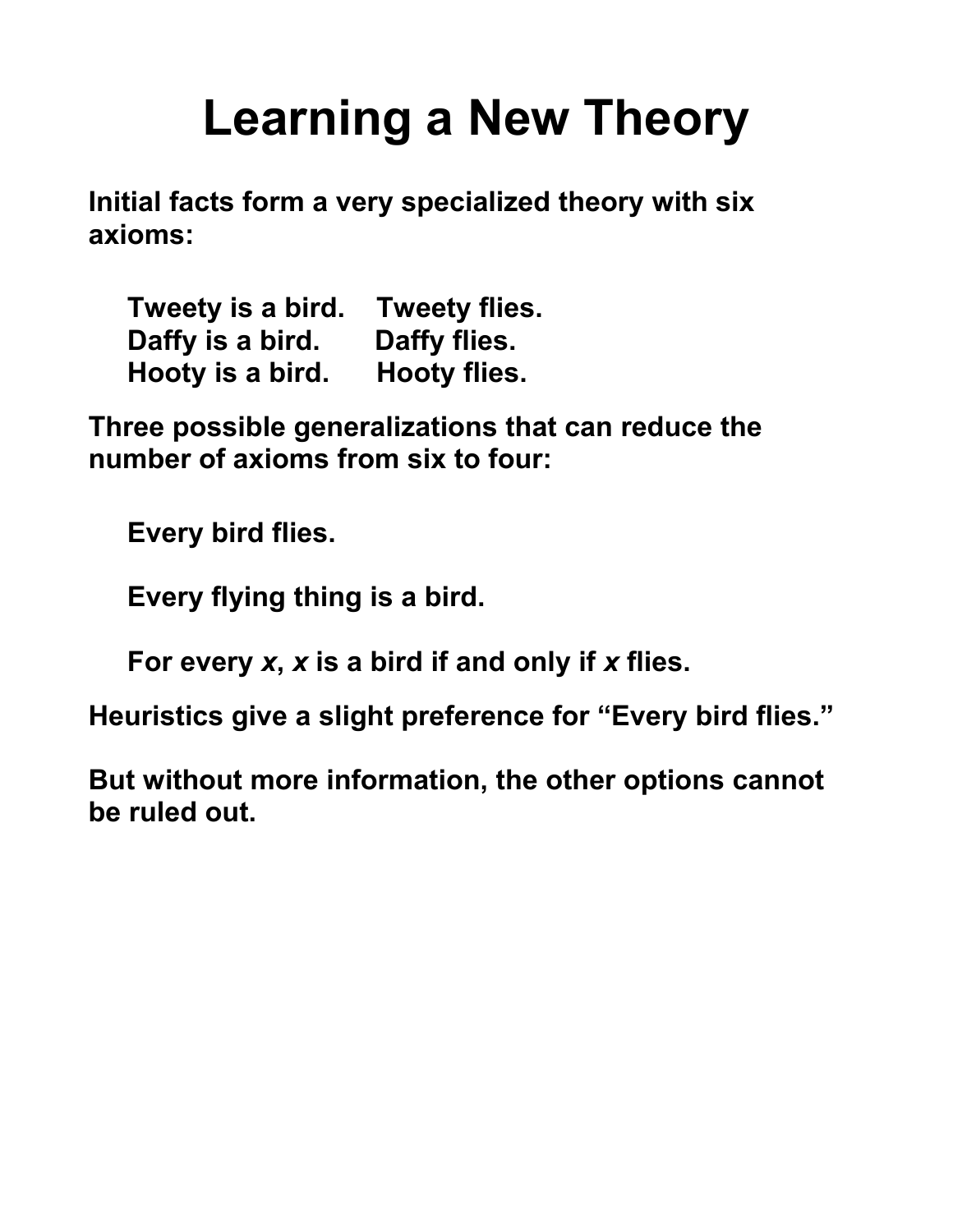### **New Information Triggers Theory Revision**

**Observation:** 

 **Vampy is not a bird. Vampy flies.**

**This observation rules out two possible generalizations, leaving** 

 **Every bird flies.**

**Another observation:** 

 **Tux is a penguin. Tux is a bird. Tux does not fly.**

**This observation restricts the universal quantifier:** 

 **Every bird that is not a penguin flies.**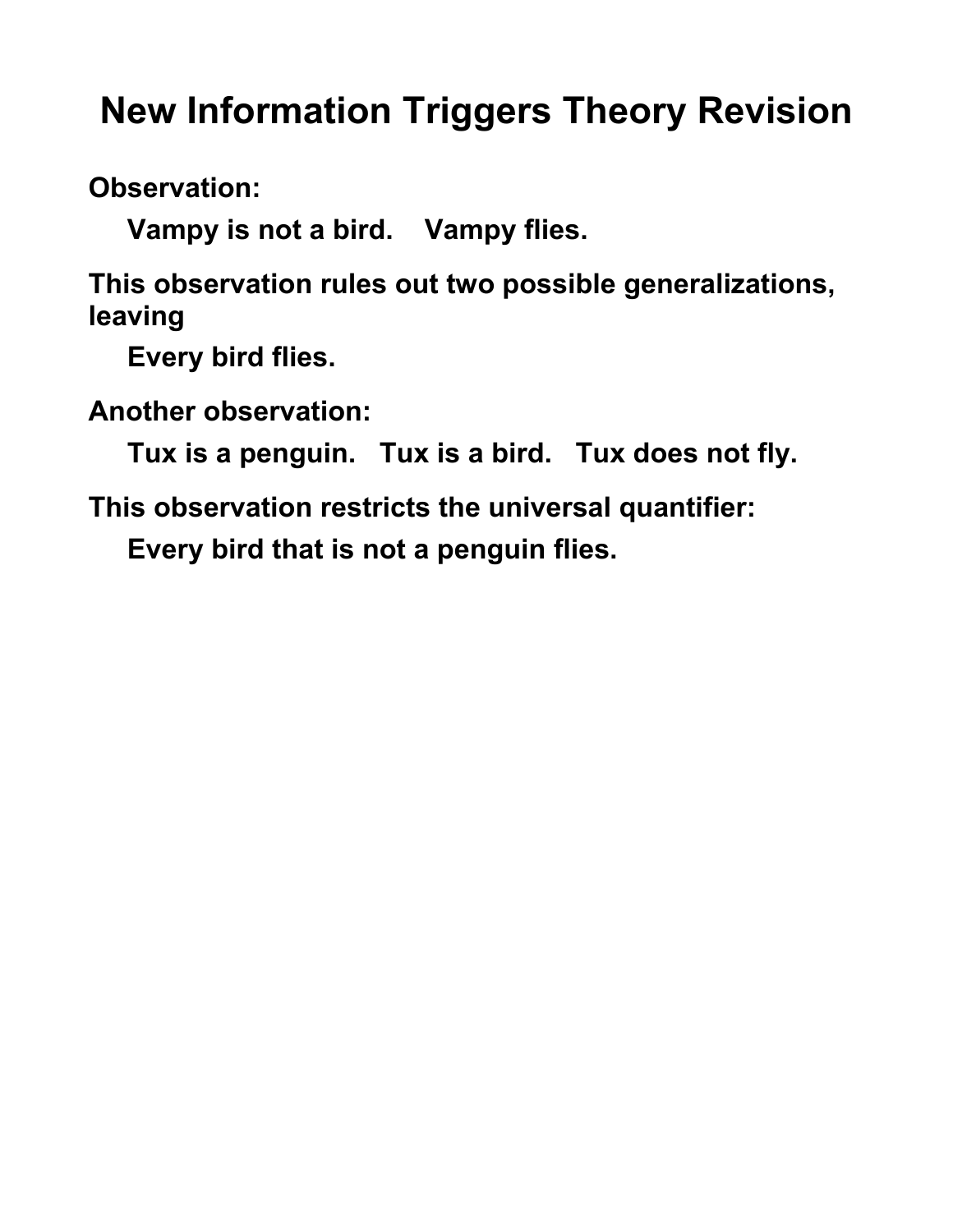## **Conclusions**

**Natural languages can express anything from a vague initial idea** 

**to a precise, final specification.** 

**Formal theories can never be vague.** 

- **But they can be underspecified,**
- **And they can be organized to facilitate revision and reuse.**

**Recommendations:** 

- **Emulate the flexibility of natural languages.**
- **Design formal systems to support multiple language games.**
- **Emphasize interoperability on local, task-oriented approaches.**

**Alfred North Whitehead: "We must be systematic, but we should keep our systems open."**